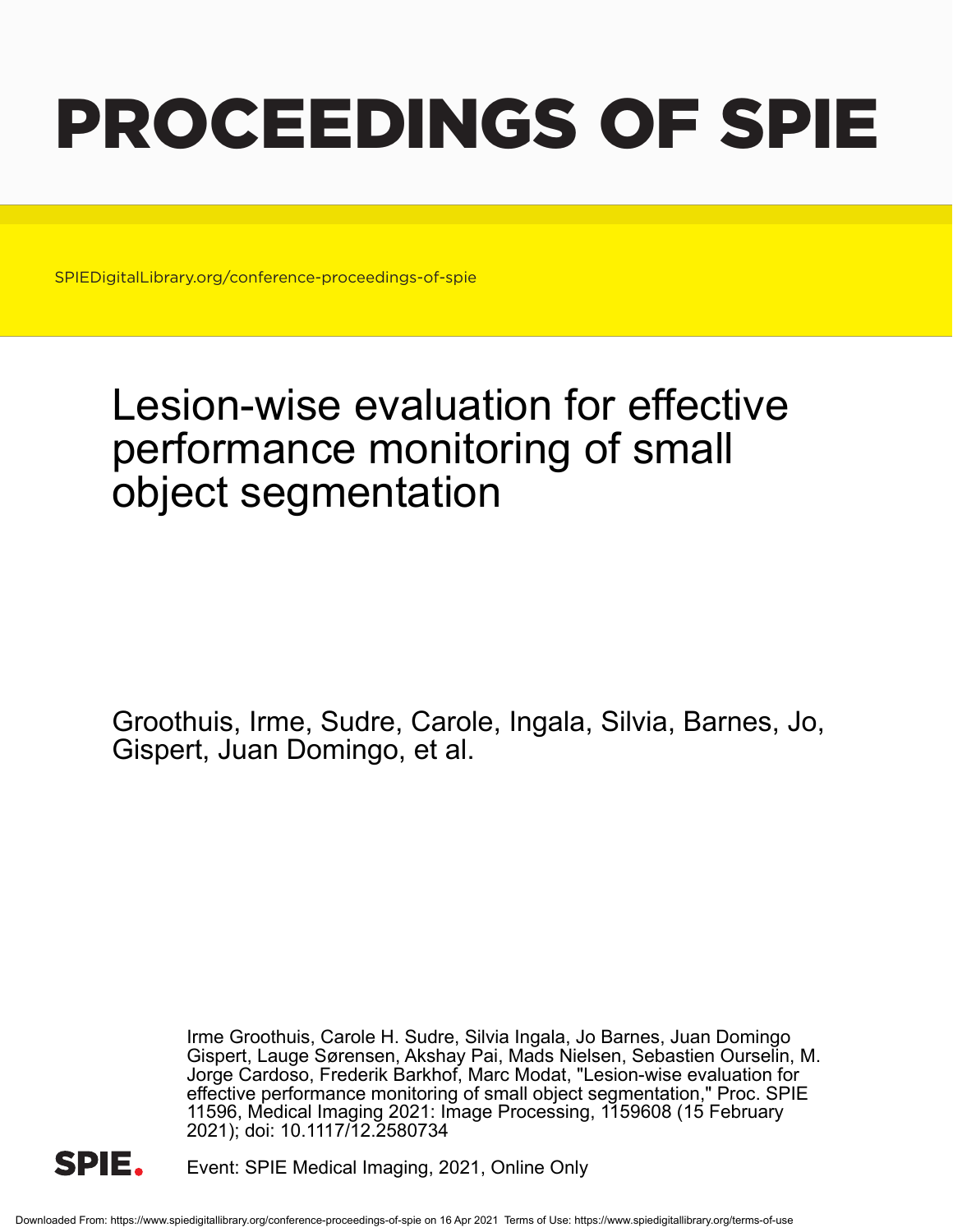### Lesion-wise evaluation for effective performance monitoring of small object segmentation

Irme Groothuis<sup>a</sup>, Carole H. Sudre<sup>a,b</sup>, Silvia Ingala<sup>c</sup>, Jo Barnes<sup>b</sup>, Juan Domingo Gispert<sup>e</sup>, Lauge Sørensen<sup>d</sup>, Akshay Pai<sup>d</sup>, Mads Nielsen<sup>d</sup>, Sebastien Ourselin<sup>b</sup>, M. Jorge Cardoso<sup>b</sup>, Frederik Barkhof<sup>c,b</sup>, and Marc Modat<sup>a</sup>

<sup>a</sup>School of Biomedical Engineering & Imaging Sciences, King's College London <sup>b</sup>University College London <sup>c</sup>VU Medical Centre Amsterdam <sup>d</sup>Cerebriu A/S, Biomediq A/S <sup>e</sup>Barcelonabeta Brain Research Center (BBRC)

#### ABSTRACT

Object detection in medical images using deep learning is a challenging task, due to the imbalance often present in the data. Deep learning algorithms require large amount of balanced data to achieve optimal performance, as well as close monitoring and fine-tuning of hyper parameters. For most applications, such performance monitoring is done by simply feeding unseen data trough the network, and then using the loss function for evaluation. In the case of small or sparse objects, the loss function might not able to describe the features needed, but such features can be hard to capture in a loss function. In this paper we introduce a lesion-wise whole volume validation tool, which allows more a more accurate performance monitoring of segmentation of small and sparse objects. We showcase the efficacy of our tool by applying it to the task of microbleed segmentation, and compare the behaviour of lesionwise-whole volume validation compared to well known segmentation loss functions. Microbleeds are visible as small (less than 10 mm), ovoid hypo-intensities on T2\*-weighted and susceptibility weighted magnetic resonance images. Detection of microbleeds is clinically relevant, as microbleeds can indicate the risk of recurrent stroke, and are used as imaging biomarker for various neurodegenerative diseases. Manual detection or segmentation is time consuming and error prone, and suffers from high inter- and intraobserver variability. Due to the sparsity and small size of the lesions, the data is severely imbalanced.

Keywords: Data imbalance, microbleed, evaluation

#### 1. INTRODUCTION

Deep learning is a powerful tool to analyse medical images, but adequate performance is often dependent on the quality and amount of training data, as well hyper parameters chosen. Performance monitoring in deep learning applications is essential to fine-tune applications to reach optimal performance. Loss functions are used both for training and evaluation, and a network's performance is heavily dependent on how well the loss function describes the features of the ground truth. Depending on the task at hand, different functions can be used.

In the case of tasks in which the elements of interest are very sparse (subject-wise imbalance) and/or very small (voxel-wise imbalance), deep learning frameworks are often strongly challenged and specific solutions must be designed to enable the learning process despite those challenges. In particular, the Dice loss, based on the Dice measure of overlap, $\frac{1}{k}$  which is often successfully used for medical image segmentation tasks fails to cope with very imbalanced challenges.<sup>2</sup> For instance, when training a network to segment objects of different sizes with the Dice loss, small objects, that do not contribute much to the overall amount of overlap voxel-wise, tend to be overlooked and are often ignored. As a result and due to the severe data imbalance associated with the task of segmenting small and sparse lesions, common approaches are rendered ineffective, where it is more loss effective for a network to always return empty segmentation rather than miss-segmenting lesions. Most loss functions

Medical Imaging 2021: Image Processing, edited by Ivana Išgum, Bennett A. Landman, Proc. of SPIE Vol. 11596, 1159608 · © 2021 SPIE · CCC code: 1605-7422/21/\$21 · doi: 10.1117/12.2580734

Further author information: irme.m.groothuis@kcl.ac.uk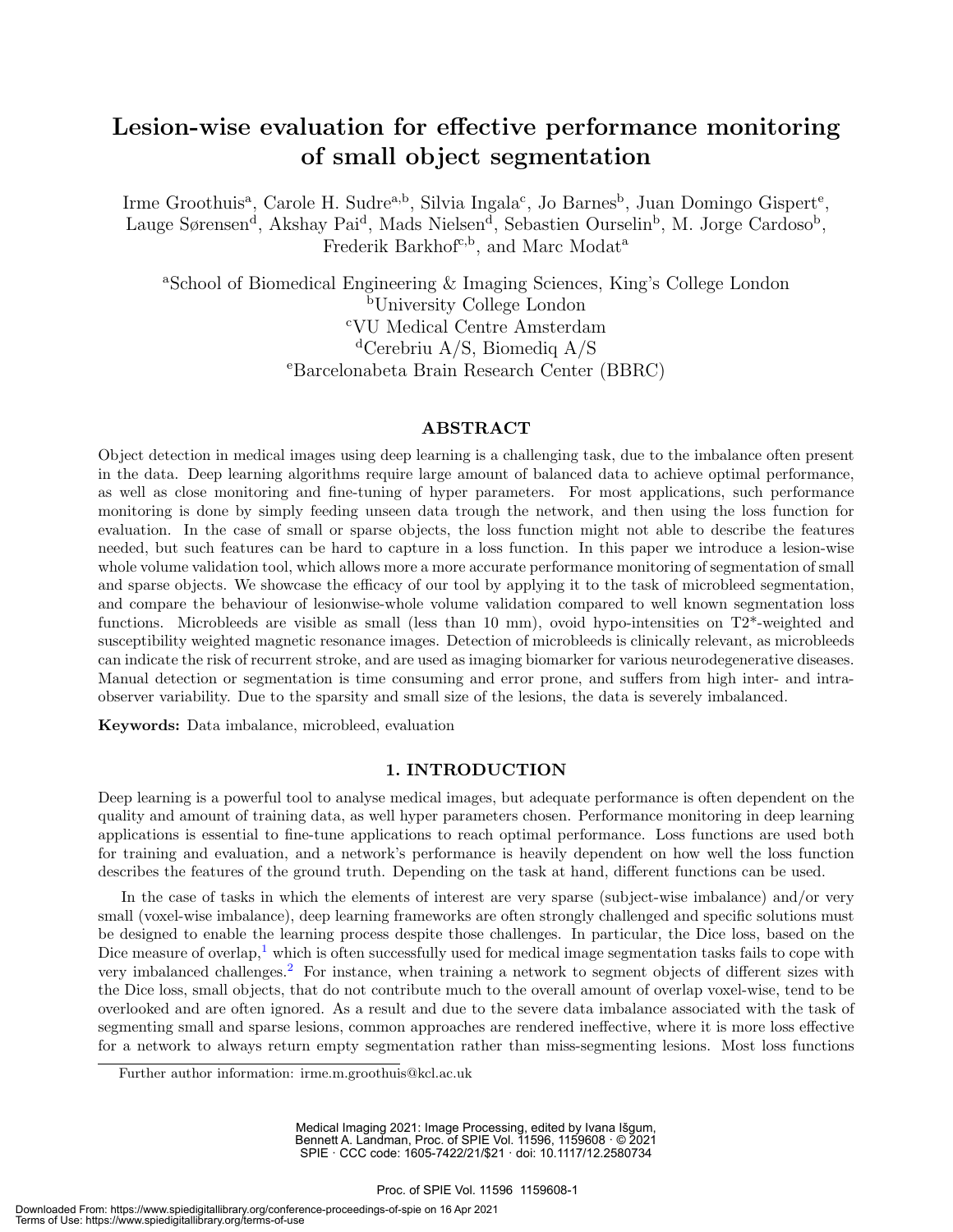will not properly reflect this behaviour, as the prediction for the majority of the image, the background, is still correct. We introduce a lesion-wise evaluation during training, which enables to monitor the true performance of the network, and make informed decisions regarding over-fitting, early stopping or convergence as well as for hyper-parameters tuning. This evaluation relies on measures that are otherwise only reported after training, as final measures of performance. These measures include for example the true positive rate, or the average amount of false positive lesions predicted. We argue that such measures are more informative of network performance for small objects segmentation than the loss function on its own. Additionally, we used a whole volume evaluation approach, which is also more informative than a patch-based evaluation even when only patches of the whole image are used at a time for training. We apply our framework to the task of microbleed segmentation.

From a technical standpoint, the main challenge of microbleed segmentation lies in the data imbalance due to the combination of subject- and voxel-wise imbalance. Not only the microbleeds are very small, but they also occur quite rarely; only 6% of individuals in a healthy ageing population will have microbleeds and this number only raises to 20% in subjects with Alzheimer's disease for instance. Furthermore microbleeds vary greatly within their limited size range, as can be seen in Figure 2. This double source of data imbalance results in the failure of classical segmentation approaches. Cerebral microbleeds (CMB)are small deposits of hemosiderin that are commonly observed as areas of hypo-intensity on T2\*-weighted and susceptibility weighted imaging (SWI) MRI scans,<sup>3</sup> as shown in Figure 1, Ovoid in shape, CMBs are less than 10mm of diameter  $.4$ 

The clinical need for microbleed segmentation is based on their value as an imaging biomarker for a variety of pathologies. The number of microbleeds and their localisation are strongly related to the underlying etiology. Today, in both clinical and research settings, CMB are typically manually counted and/or segmented. Such tasks are very time-consuming and error-prone and require a high level of expertise due to the large number of mimics potentially present in images. Manual counting and segmentation thus suffer from high inter- and intra-observer variability.<sup>5</sup>



Figure 1: A microbleed (outlined in red) as seen in a T2\* scan.



Figure 2: Distribution of microbleed radii in voxels, 1 mm<sup>3</sup> isotropic.

Due to the small size of the CMBs, detection can be hindered by decreased contrast caused by partial volume effect occurring when multiple tissue types contribute simultaneously to the intensity of a given voxel. While CMBs are visible on both T2\*-weighted and SWI as aforementioned, SWI are usually more sensitive to microbleeds and thus, when available, often the sequence of choice to detect them. It has been shown that the phase information from SWI could facilitate the distinction between microbleeds and possible mimics.<sup>6</sup> In addition, some known mimics such as calcifications have a different intensity signature on SWI where they appear bright, whereas on T2\* they appear dark, similar to microbleeds.

Other sources of mimics are commonly due to interference with the skull or patient motion.<sup>7</sup> For these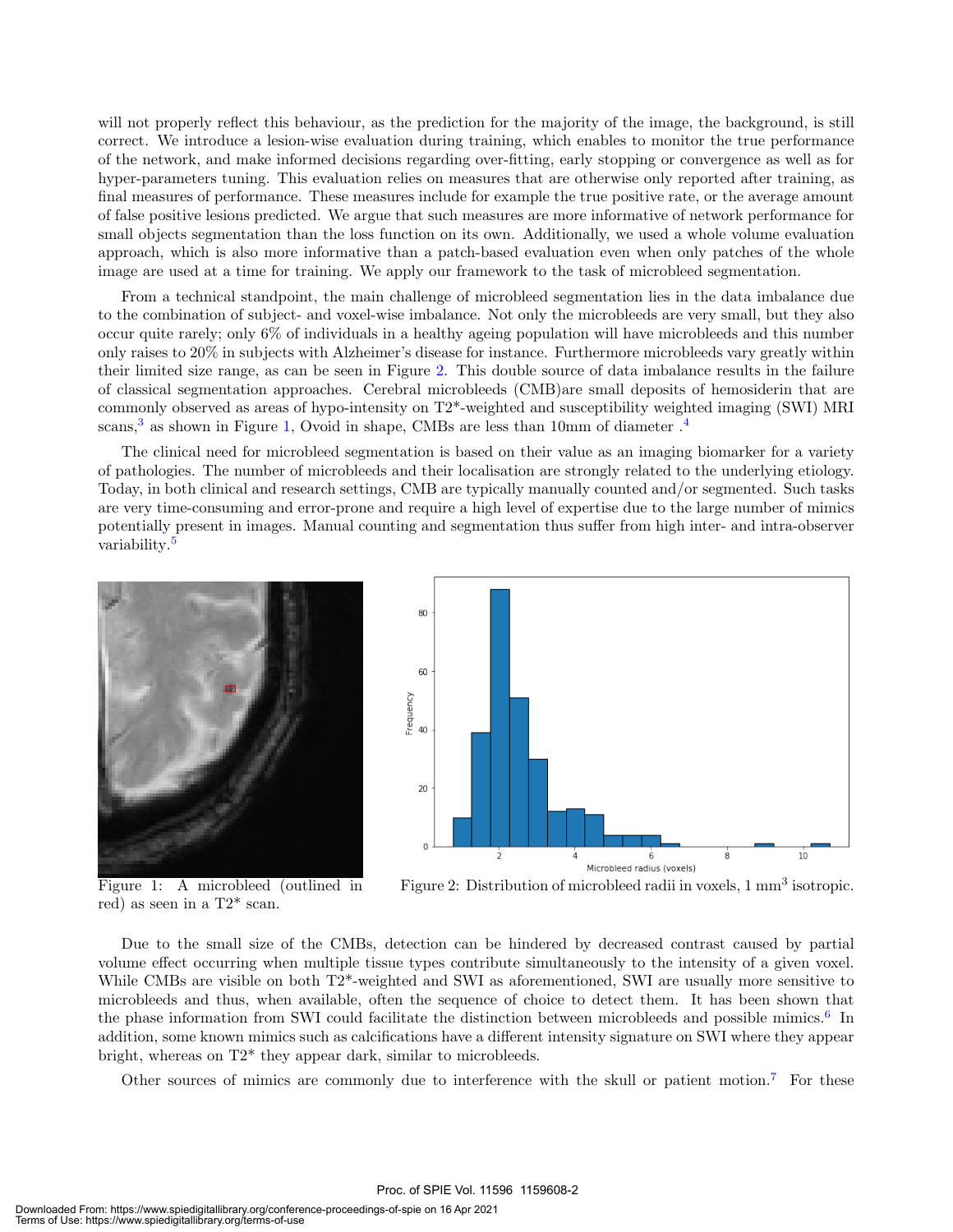reasons, most CMB segmentation approaches use SWI as input. T2\*-weighted images are however more readily available as acquired as part of standard clinical protocols. A working tool for microbleed segmentation from T2\*-weighted image could thus have a great impact.

#### 2. RELATED WORK

Imbalanced tasks can be overcome in various ways, most commonly using over- & under-sampling, task specific loss functions and data augmentation. Object counting and object detection are similar tasks, but systems developed for dense object counting to not expand well to sparse data.<sup>8,9</sup> Oversampling of the minority class is often used to overcome data imbalance, but this can lead to over-fitting or a high amount of false positive predictions at test time.<sup>10</sup>

In the field of deep learning, there are many networks that are able to detect various objects, and R-CNN is a well known two-phase approach.<sup>11</sup> R-CNN has been applied to medical imaging to the task of extremely small object counting. In this paper, Sudre *et al.* use the two-phase approach to detect small and sparse objects, whilst taking rater uncertainty into account.<sup>12</sup> Long nodule detection aims to to detect small objects, with varying frequency and size. As the imbalance present in the data impedes training, long nodule detection algorithms employ a two-phase approach, in which the first phase is used for candidate selection and the second phase for refinement.<sup>13, 14</sup>

Similarly, most deep learning microbleed segmentation approaches take a 2-phase approach, in which the first phase serves as candidate detection, and the second phase as candidate refinement. Dou et al. introduced a deep learning based two-phase approach (detection and classification) for microbleed segmentation from SWI.<sup>15</sup> This work was later used by Chen *et al.*<sup>16</sup> They achieve a sensitivity of  $92.31\%$ , and a false positive rate of 2.90 per image.

#### 3. METHODS

In order to demonstrate the advantages of lesion-wise evaluation, we trained multiple models using different losses. During validation iterations, performance was evaluated using the whole volume lesion wise approach, as well as standard validation approach.

#### 3.1 Lesion-wise whole volume evaluation approach

To evaluate the performance of the network, we used an approach specifically tailored for our application where the loss function used for training provides little insight about the network performance. Due to the sparsity and small size of the microbleeds, patch-based training is employed. Patches are generated to contain a microbleed at a uniformly distributed location within the patch. The presence of microbleeds within the patch is required to ensure the network can learn despite the very imbalanced data. During training, every 1000 iterations validation iterations are performed. Both standard validation and lesions-wise whole volume validation are performed. In a standard validation iteration, a patch is sampled from the validation set in the same manner as from the training set, meaning that microbleed will be present within the patch. This patch is fed through the network, and the outcome is evaluated using the loss function. During lesion-wise whole volume validation, the patches are sampled using a sliding window approach, allowing the entire image to be fed trough the network in patches. After being processed by the network, the image is reconstructed into its original shape. A visual representation can be seen in figure 3. Now, the lesion-wise evaluation will be performed. In our case of microbleed segmentation, connected component analysis is done on both the ground truth and the proposed segmentation. Predicted lesions are classified as ground truth if there is an overlap of at least 10% between the ground truth and segmentation. If less, the lesion is classified as a false negative. If a predicted lesion covers two microbleeds in the ground truth, the lesion with the most overlap will be counted as correct and the other as a false negative. Whilst the network has correctly localised the lesion, the total count of lesions is incorrect. Each time an evaluation is done, we run a forward pass of the current version of the model on all available data used for training and validation.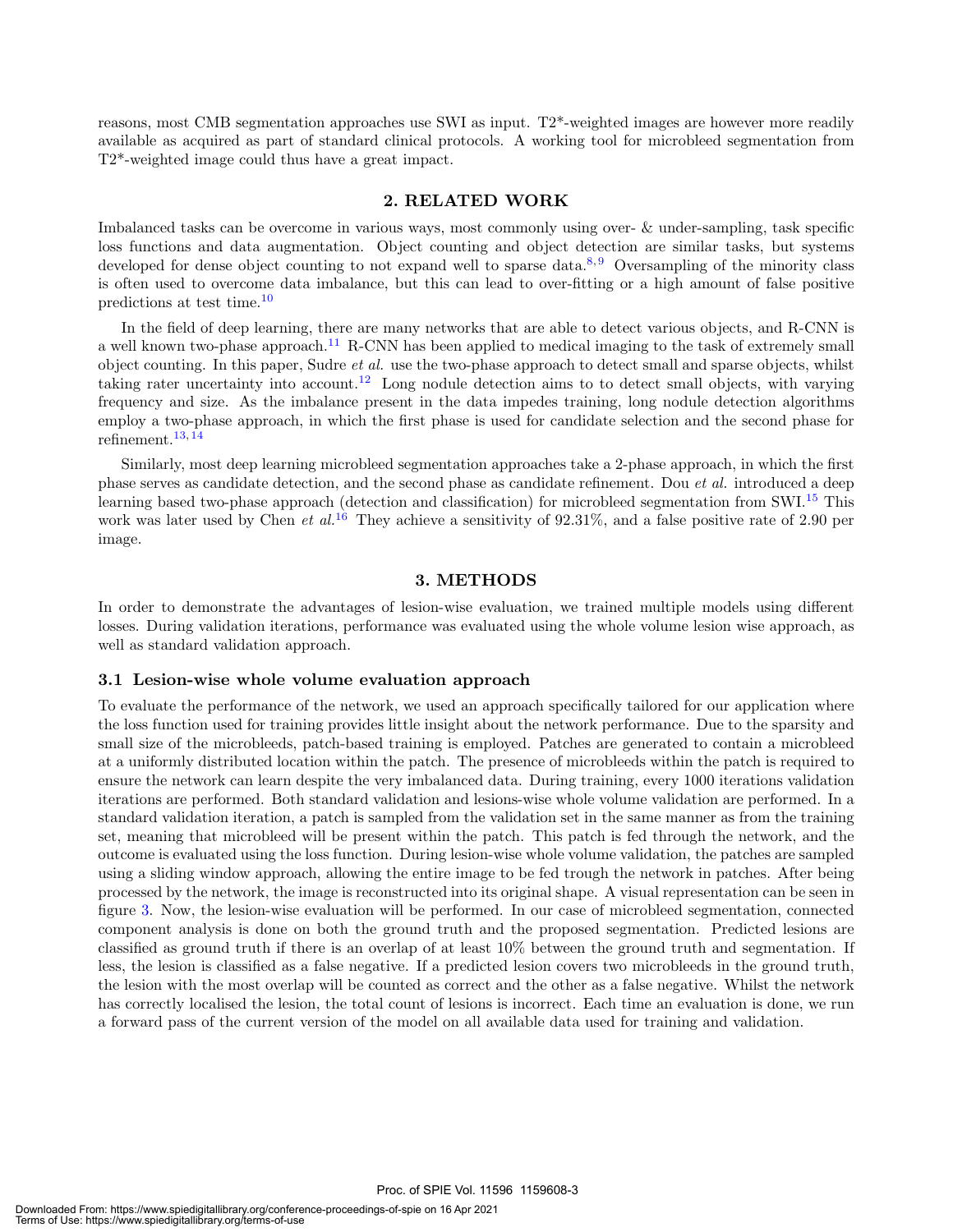

Figure 3: A visual representation of how lesion-wise whole volume evaluation compares to a standard validation approach, regarding network throughput and evaluation of results.

#### 3.2 Network set-up

All models were trained for 100k iterations, using a 4 resolution-layer deep 3D U-net<sup>17</sup> in PyTorch using an Ignite Engine.18, <sup>19</sup> Apart from the loss functions used for training, identical hyper-parameters were used: the learning rate was set to 1e-4 with no decay, an L2 regularisation of 0.02 was applied, dropout was set to 30%, and random flipping of axes was applied with a 50% probability. Patches were generated according to a sampling strategy ensuring a microbleed would be present at a uniformly distributed location withing the patch.

By using a large patch size of  $96 \times 96 \times 96$  voxels and ensuring a positive example in each patch, we are maintaining a data imbalance similar to the one at validation and test time.

#### 3.3 Losses

The benefits of our proposed lesion-wise evaluation were highlighted by monitoring the performance of models trained with six different loss functions. The (i) Dice and (ii) cross entropy losses were chosen as they are commonly used loss functions for medical image segmentation tasks. Imbalance targeted loss functions were also included. The (iii) generalised Dice loss, which uses the class volume to re-weight the Dice, aims at preventing the minority class from being overwhelmed.<sup>2</sup> The Tversky similarity index at the basis of the (iv) Tversky loss proposes to cost differently the contribution of false positives and false negatives to the overall error.<sup>20</sup> It was implemented using the recommended values of  $\alpha = 3$  and  $\beta = 7$ . A (v) hybrid loss combining Dice and cross entropy was introduced by Isensee *et al.* in,<sup>21</sup> showing good performance on medical segmentation tasks. Extending it to (vi) combine generalised Dice and cross entropy seemed an intuitive adaptation to imbalanced data problems.

#### 3.4 Data

Data from two different sources have been combined for our experiments, namely the ADNI database and the ALFA cohort. The Alzheimer's Disease Neuroimaging Initiative (ADNI) is a large multicentre study of elderly people (healthy controls, mild cognitive impairment and Alzheimer's disease), which includes a series of cognitive test outputs and MRI scans. Among the first-visit T2\*-weighted MRI scans from the ADNI1 database, microbleeds were visually found in 132 cases. For each subject, they were manually identified and labelled as possible or definite lesions by a trained operator, according to the Microbleed Anatomical Rating Scale (MARS).<sup>22</sup> The ALFA study (Alzheimer's and Family) is a single centre study, with one dedicated MR scanner, that involves Alzheimer's disease patients and descendants of people with Alzheimer's disease.<sup>23</sup> Participants are submitted to a multitude of tests, including cognitive tests, DNA samples and MRI scans. Scans were annotated by a trained rater using the Brain Observer Microbleed Scale,<sup>5</sup> generating a total of 88 scans. Images from both input datasets were re-sampled to be 1.0 mm isotropic, and normalised in the 0-1 range. Images were also skull stripped using FSL-bet.<sup>24</sup> Scans with more than 10 microbleeds were excluded, as they are not representative of the elderly or typical Alzheimer's disease population. The average volume of all CMBs is 29 mm<sup>3</sup>.

Figure 2 presents the distribution of microbleed sizes in the dataset. All images used for this study contained at least one microbleed, which led to an average of 1.6 microbleeds per image. Data from different sources and labelled using different ratings were merged with the aim of increasing the robustness and generalisability of our networks.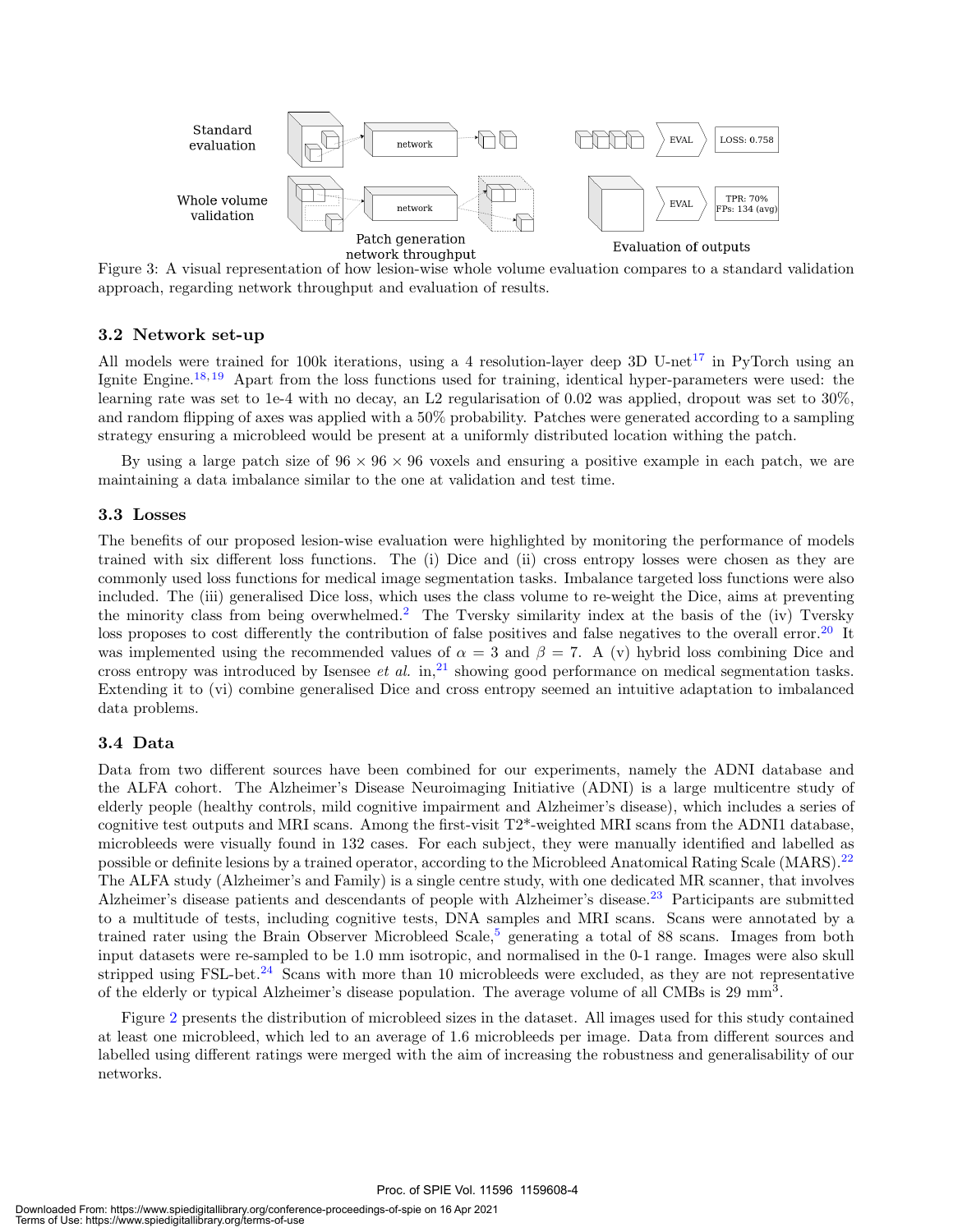#### 4. RESULTS AND DISCUSSION

Figure 4 compiles the monitoring of all trained models. For each loss, the true positive rate (TP), average number of false positive per image (FP) and function loss value are shown across 500 000 iterations. Note that while the TP and FP scales are similar across losses, the loss value scales vary in range. In the remainder of this section, we will focus our analysis on three losses, which we believe are representative of the potential use of the proposed evaluation strategy.

The generalised Dice loss is bounded between 1.00 - 0.00, an average loss of 0.9 thus indicates a poor performance of the network. However, it performs relatively well on the training set, where it achieves about 80% TP rate. On the validation set, the performance drops significantly, to 50%. The difference in the generalised Dice loss between the training set and the validation set, is only of 0.07. A high false positive rate is a common problem in microbleed segmentation, but it is notably absent here. The exact segmentation provided by the network does not match the ground truth on a voxel-to-voxel basis, but for detection purposes the microbleeds are clearly marked. The voxelwise weighting of the Dice score causes the high loss score, giving a skewed view of the network's performance.

The cross-entropy loss is able to perform quite well, reaching a TPR of 90% on both the training and validation sets. The loss is showing a decline that is almost mirorring the the decline in FPs. The cross entropy is reporting a difference in training and validation performances that does not seem to be reflected in the lesion-wise analysis, suggesting that it is the voxel-wise comparison that is causing this difference.

The Dice and cross entropy loss performs well, also reaching a TPR of 90%, but a higher average of predicted false positives per image. The loss however, implies a stark difference in performance between training and validation sets, implying that the network is over-fitting. By using the lesion-wise analysis we can show that this is not the case, but that the model is able to generalise well.

As the quantity of correct lesions is the clinically relevant information, a straightforward approach would to be to design a loss function that takes this into account. Introducing a discrete number as the count into the loss functions can have adverse effect on training, as this can cause steep cliff in the gradient, impeding training even more. Regression based counting methods overcome this difficulty by approximating a density map, which allows for smoother gradients but also allows counting of partial objects. These methods are most effective when counting large items, and we have found they are unable to deal with the sparsity and small objects present in microbleed segmentation. Losses that are developed with data imbalance in mind, such as generalised Dice loss or Tversky loss, are able to increase the performance on data sets that have foreground vs. background imbalance, but are less powerful in tackling the imbalance of sizes within the classes itself. Both generalise Dice and Tversky losses are re-weightings of the Dice score, which is a measure of overlap. Smaller lesions contribute less to the overall overlap and are therefore more likely to be overlooked, but they should have an equal influence on performance. By using whole volume evaluation it is possible to closely monitor performance of the networks on a lesion-wise basis, giving a closer insight into the networks true performance than the loss function value itself.

#### 5. CONCLUSION

Small object segmentation can be a challenging task due to the imbalance present in the data. Standard data imbalance approaches such as oversampling or specific loss functions alleviate the problem slightly, and can improve training performance. Measures like these have their own disadvantages, which are not always captured by the loss function.

We introduce lesion-wise whole volume validation, which allows for better performance monitoring of performance. We have highlighted the added value of a lesion-wise whole volume evaluation strategy, a tool that allows detailed performance measuring of tasks such as microbleed segmentation. It allows for a lesion-wise analysis of the networks performance on the entire dataset, and not only on a subset. The additional monitoring makes for better informed decisions regarding performance, convergence and over-fitting – all key information required to maximise the performance that a model can achieve.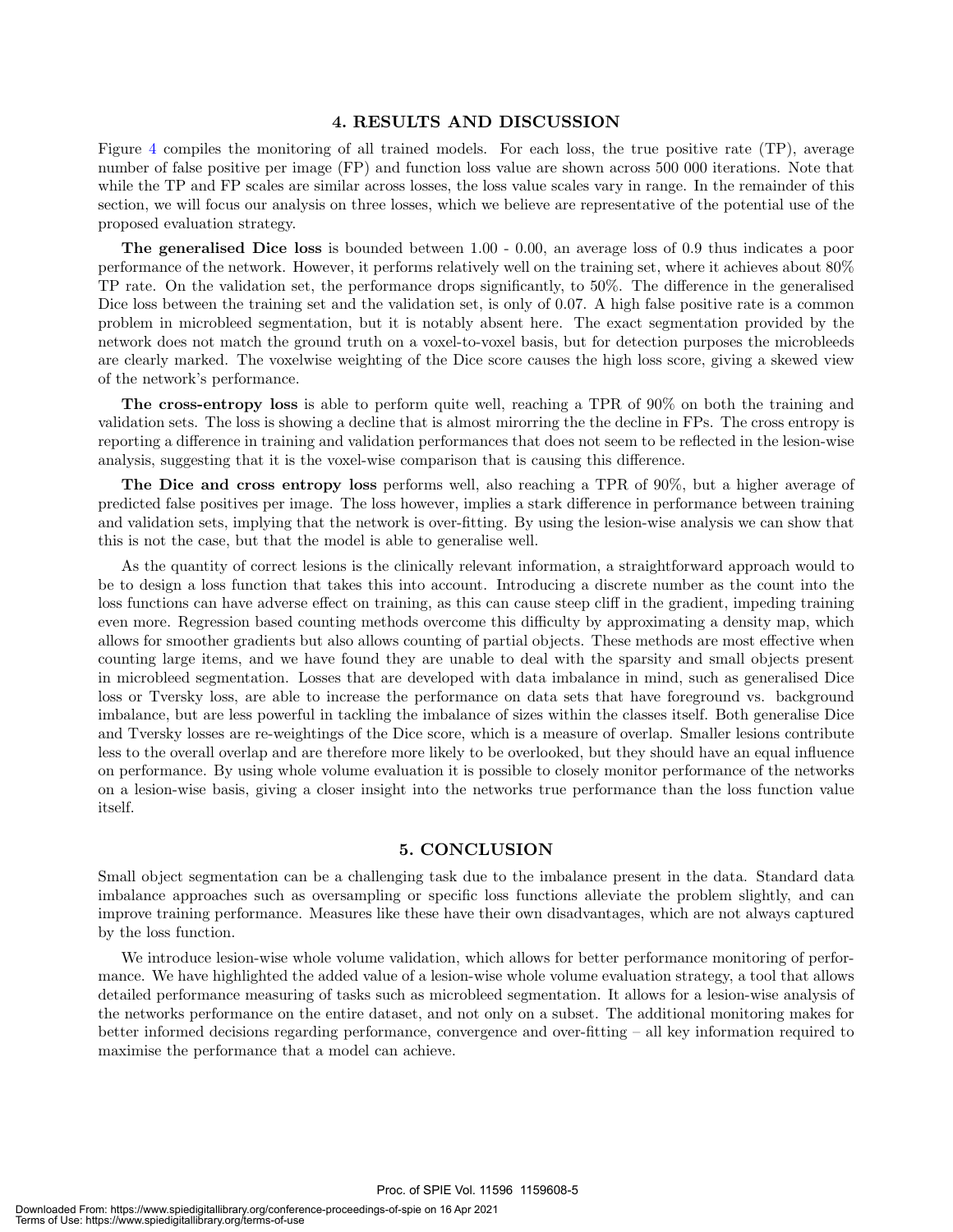

Figure 4: Evaluation measures monitored while training a network with seven different loss functions. From left to right, the true positive rate (TP), the average false positive number per image (FP) and the actual loss values are shown. The presented losses from top to bottom are Dice, generalised Dice, cross-entropy, combined Dice and cross-entropy, generalised Dice and cross-entropy and Tversky.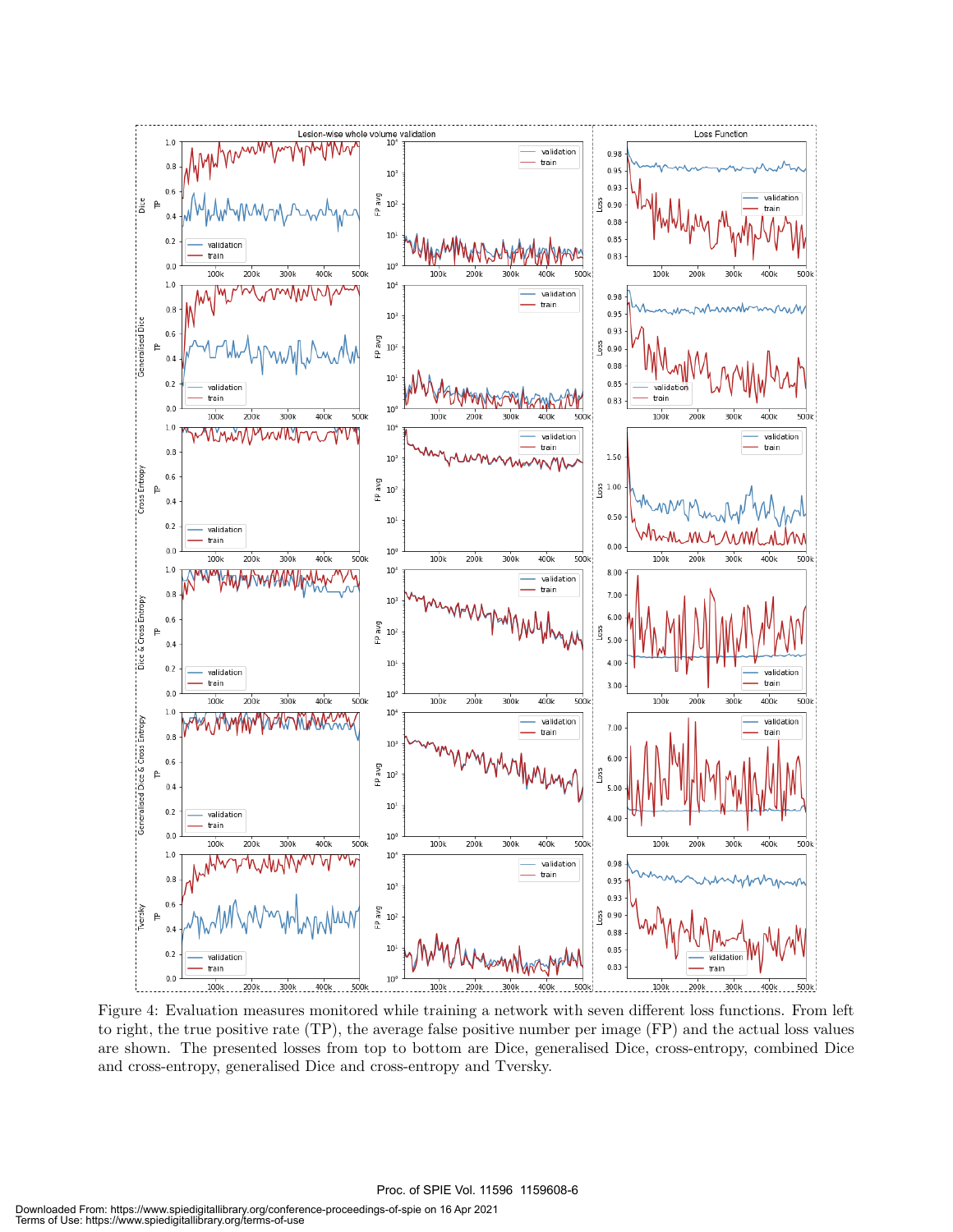#### 5.1 Limitations

Training a network using a loss function that does not adequately represent the end goal is not ideal, but using a lesion-wise whole volume evaluation strategy provides a better understanding of the network's performance. Unfortunately, whole volume lesion-wise measures cannot be used as a loss function. Using such ordinal measure will negatively impact the gradient used to optimise the network parameters. Using whole volume evaluation results in each iteration taking longer, as more data points need to be evaluated by reconstructing the original volume. Additionally, in the case of microbleed segmentation the lesion-wise evaluation is time consuming and computationally expensive. The microbleed segmentation network presented in this paper is in an early state of development, and is not yet at it is peak performance. The FPs rate per image is currently too high to allow its use in clinical studies or practices.

#### 5.2 Future work

We have shown the effectiveness of whole volume evaluation purely as a monitoring tool, and we are eager to explore its application in a curriculum learning setting, where early stopping would be applied depending on performance A two-phase approach is seen in the state-of-the-art for object detection, where the first phase screens for potential candidates, and the second phase filters these candidates into true positives and false positives. For such a set up to work efficiently, a high sensitivity is required. Our current set-up yields a high number of false positives, but does also have a high true positive prediction rate. Therefore this set-up would be a good candidate for the initial candidate selection phase of such approaches. Using lesion-wise whole volume evaluation would clearly showcase the performance of both phases.

#### ACKNOWLEDGMENTS

The authors would like to thank the ADNI and ALFA consortia for providing access to their data. We gratefully acknowledge the support of NVIDIA Corporation with the donation of the P6000 GPU used for this research.

This project has received funding from the European Union's Horizon 2020 research and innovation programme under the Marie Sk bodowska-Curie grant agreement No 721820.

#### REFERENCES

- [1] Sørensen, T., "A method of establishing groups of equal amplitude in plant sociology based on similarity of species and its application to analyses of the vegetation on Danish commons," Biol. Skr. 5, 1–34 (1948).
- [2] Sudre, C. H., Li, W., Vercauteren, T., Ourselin, S., and Jorge Cardoso, M., "Generalised Dice overlap as a deep learning loss function for highly unbalanced segmentations," in  $\left[arXiv\right]$ , Cardoso, M. J., Arbel, T., Carneiro, G., Syeda-Mahmood, T., Tavares, J. M. R. S., Moradi, M., Bradley, A., Greenspan, H., Papa, J. P., Madabhushi, A., Nascimento, J. C., Cardoso, J. S., Belagiannis, V., and Lu, Z., eds., 240–248, Springer International Publishing, Cham (2017).
- [3] Greenberg, S. M., Eng, J. A., Ning, M. M., Smith, E. E., and Rosand, J., "Hemorrhage burden predicts recurrent intracerebral hemorrhage after lobar hemorrhage," Stroke 35, 1415–1420 (jun 2004).
- [4] Wardlaw, J. M., Smith, E. E., Biessels, G. J., Cordonnier, C., Fazekas, F., Frayne, R., Lindley, R. I., T O'Brien, J., Barkhof, F., Benavente, O. R., and Others, "Neuroimaging standards for research into small vessel disease and its contribution to ageing and neurodegeneration," The Lancet Neurology 12(8), 822–838 (2013).
- [5] Cordonnier, C., Potter, G. M., Jackson, C. A., Doubal, F., Keir, S., Sudlow, C. L. M., Wardlaw, J. M., and Salman, R. A.-S., "Improving Interrater Agreement About Brain Microbleeds," Stroke 40(1), 94–99 (2009).
- [6] Ayaz, M., Boikov, A. S., Haacke, E. M., Kido, D. K., and Kirsch, W. M., "Imaging cerebral microbleeds using susceptibility weighted imaging: One step toward detecting vascular dementia," Journal of Magnetic *Resonance Imaging* **31**(1), 142–148 (2010).
- [7] Greenberg, S. M., Vernooij, M. W., Cordonnier, C., Viswanathan, A., Salman, R. A.-S., Warach, S., Launer, L. J., Buchem, M. A. V., and Breteler, M. M. B., "Cerebral microbleeds: a guide to detection and interpretation," The Lancet Neurology  $8(2)$ , 165–174 (2009).